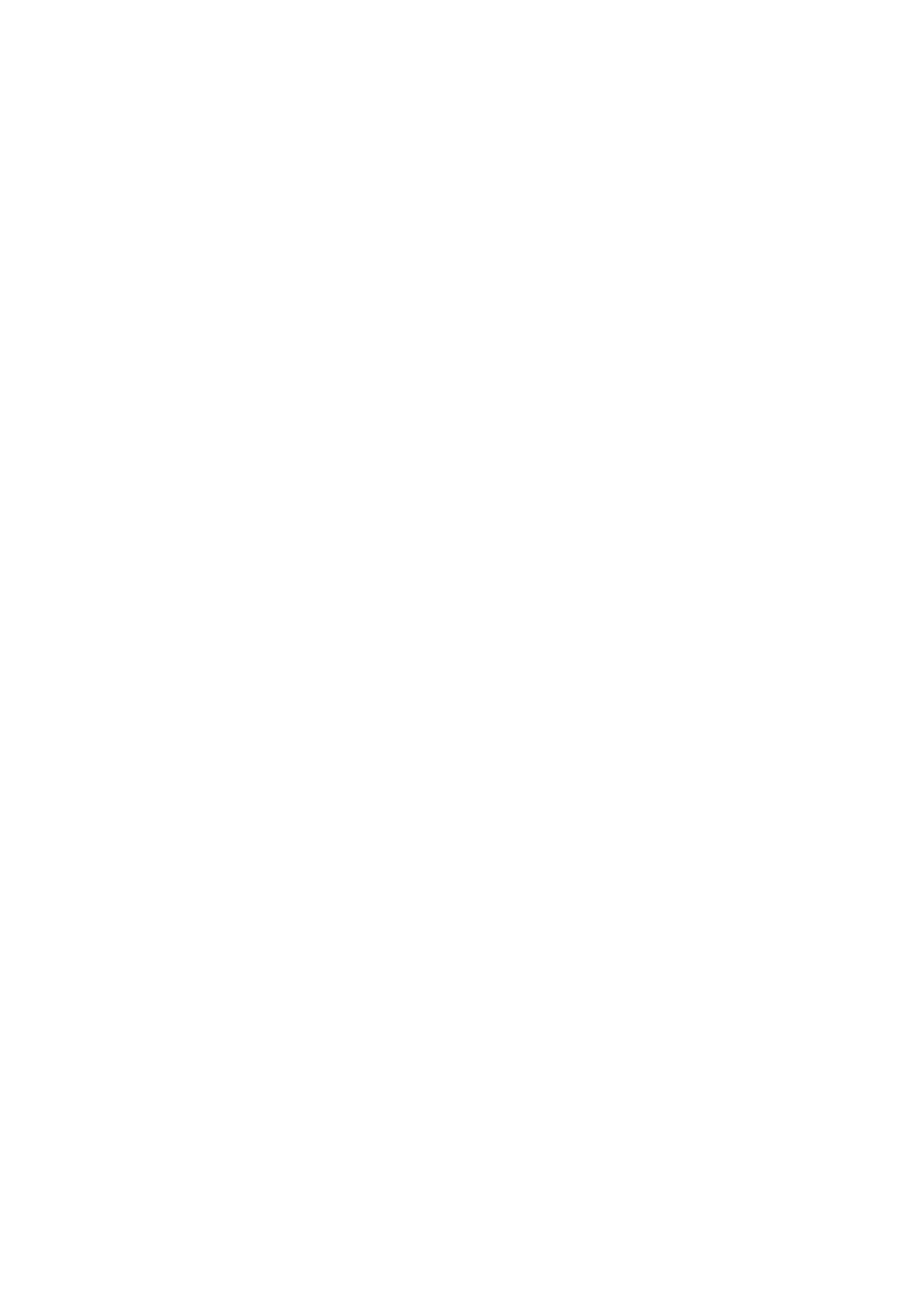resistant portland cements are not readily available, ordinary Portland cement can be used along with pozzolans such as fly ash, silica fume, slag, or metakaolin at appropriate cement replacement levels to minimize deteriorations due to sulfate attack. However, the sulfate resistance of the blend depends greatly on the chemistry of the pozzolan used and its replacement level. In particular, the ability of the pozzolan to reduce permeability of matrix is essential to improving the sulfate resistance (Mindess et al. 2003). One research showed that waste glass powder finer than 45 µm has improved the durability of concrete (Schwarz N, 2008). Shi showed that fine glass powder with the fineness of 582  $m^2/kg$  has high pozzolanic activity index and as the fineness of waste glass increased, the pozzolanic strength activity index increased (Shi C, 2005). ShaoY. Showed that, grounded waste glass with a particle size less than 38 µm had high pozzolanic activity index (Shao Y L. T., 2000). As a general conclusion; higher compressive strength, lower expansion of alkali-silica reaction and higher strength activity could be the results of finer particles of waste ground glass powder. Idir also showed fine that ground glass with a specific surface area (more than 180 m2/kg) can reduce mortars expansion due to exposure to alkali-silica reaction. Mortars containing fine ground glass, more than the specific surface area of 180m2/kg, which is exposed to alkali-silica reaction, had lower expansion when compared to mortars without this admixture (Idir R, 2010).

*Key words*: *glass powder, Portland cement concrete, Ammonium sulfates, ASTM, sulfate resistance, fly ash, Metakolin*

### II. LITERATURE REVIEW

**Aboshama, et al (2016).**Waste glass powder: Another source of cement replacement is produced from waste glasses and called waste glass powder. Waste glass is said to have the desired chemical blend to use as a cementitious supplementary material in concrete due to its pozzolanic properties, and can improve hydration, mechanical properties, and the durability of mortars. However, to achieve this potential, the particles need to be graded to a micro size to be able to react with the cement particles. heating. **Miguel Ángel Sanjuán, et al ( 2015)** Nowadays, a combination of Portland cement and silica fume is being used to produce high performance or ultra-high performance concrete. This is made possible through the significant co-operation of Portland cement and silica fume. The physical and chemical effects of silica fume on the microstructure of hardened cement paste in mixtures leads to a higher strength, higher durability and lower permeability **Ansari Ismail, et al (2015);** near 13 million tons of waste glass was produced and disposed just in America. Also, other sources showed that the United Kingdom produces 1.3 million ton of waste glass every year One of the reasons is that it is important for glass production companies to produce high quality glass, which might be used as sheets or bottles. Therefore, there is a recommended proportion of raw material to produce glass to achieve this quality. Most of these instructions recommend at least 40% of glass cullet is good to be used

as a part of raw materials for producing new glass in each batch. Nevertheless, they also recommend that cullet should not contain different colors of glass. In fact, if cullet contains even two different colors of glass, it becomes useless to produce new glass as it results in low quality glass with an undesired color. **Jos Olivier,et al (2015).** Gypsum mortar is the oldest mortar known to the mankind, first utilized by the Egyptians. Lime mortar has been said to be used since 4000 BC in Egypt. It is produced by mixing of slaked lime, sand, and water. It is noticeable that more than 1900 famous ancient buildings all around the world are found to be made by using this kind of mortar. Compared to concrete, the amount of cement used in mortar is higher, and nowadays many researchers try to find a way to reduce the amount of cement used in concrete and mortar without decreasing the performances of cementitious mixtures. This is because of environmental reasons, as cement industries are the second biggest producers of CO2 in the world after iron and steel production with the total amount of 8% of total CO2 emission .Until today, one of the best ways to decrease the amount of cement in mixtures is to replace it partially with pozzolanic materials, which may be natural, artificial, or even waste products. **Kumarappan, et al (2013)** For fresh phase of concrete, some researchers demonstrated that replacement of glass powder up to 40% to cement with a particle size less than 300 µm could increase the slump from 40 mm up to 160 mm). Another research also showed that by increasing the amount of glass powder in concrete, the amount of slump is also increased. **Dali et al (2012)** Ground Granulated Blast-Furnace Slag (GGBS): it is a fine pozzolanic material, which contains alumina silicate and silicate, and is created by rapidly cooling the molten steel blast furnace slag with water. This pozzolan contains low amounts of crystal formation, is extremely cementitious and when the fineness of particles is similar to that of cement, hydration may also resemble that of Portland cement. Making concrete mixtures by replacing PC partially by slag helps improving its consistency in numerous ways. **Chikhalikar et al (2012)** also found an increase in the slump of concrete, using glass powder with particle size of 600 µm, up to 40% replacement of cement. **Shayan et al (2006)** investigated the effect of glass powder on workability of mortars. He concluded from his research that the increase in workability of mortar by replacing the glass powder is due to the surface structure of glass powder, which is crystal - like, and subsequently too little amount of water is absorbed by glass powder compared to cement particles.

### III. OBJECTIVE OF THE STUDY

- Determining effects of three different types (colors) of glass powders with different quantities to cement replacement on workability and mechanical properties of high strength mortars produced by three different water binder ratios.
- Obtaining the best type and the optimum quantity of glass powder, which is the most suitable supplementary cementitious material for high strength mortars performance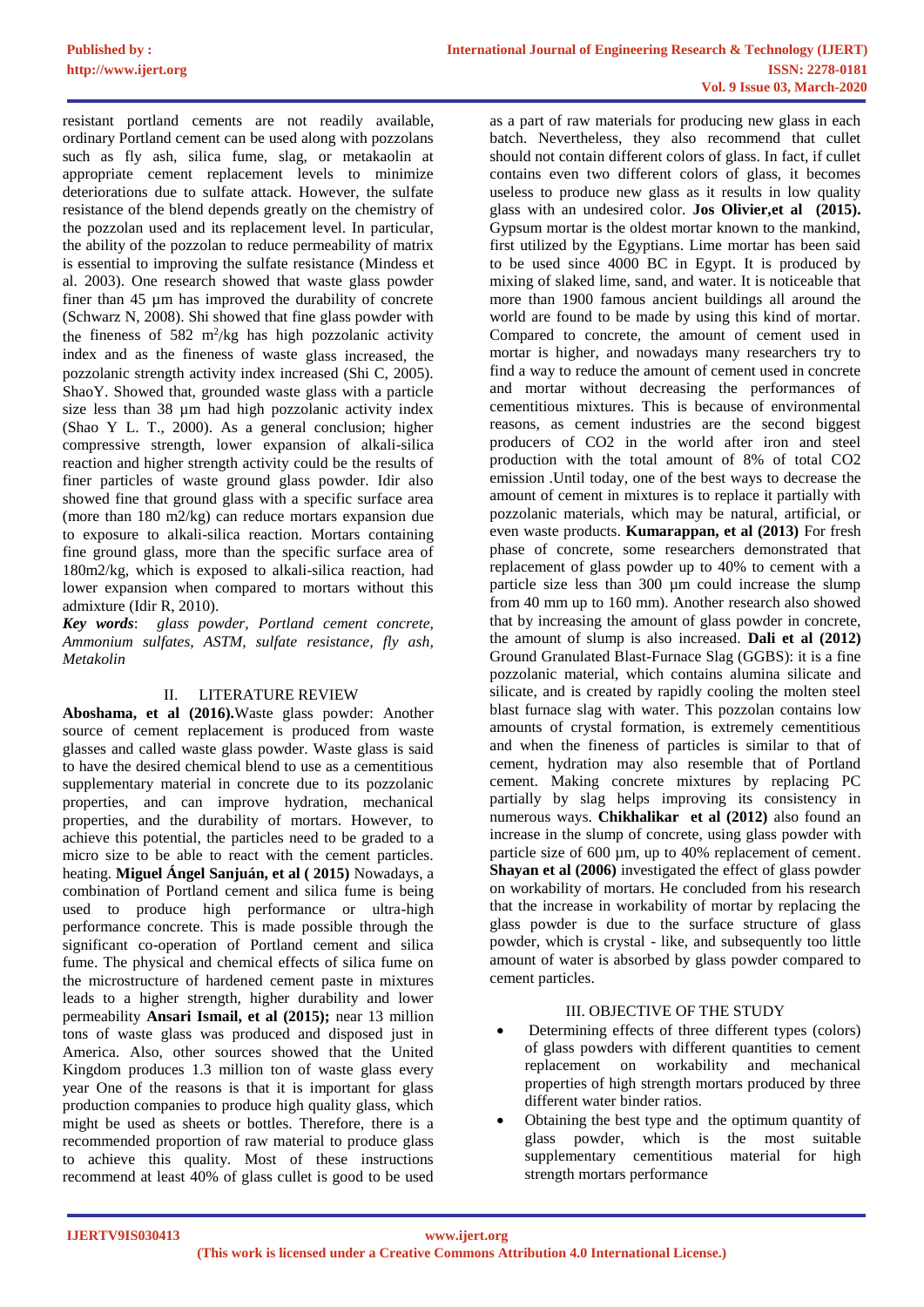- Determining the effects of w/b ratios on high strength mortars performance with different types and quantities of glass powders.
- Comparing the performances of high strength mortars with waste glass powders, silica fume and the control mortar specimens without any admixture.
- Studying the effect of the curing temperature on the performance of high strength mortars made by using glass powders.
- Evaluation of sulphate resistance factors on mortar and concrete.
- To compare the extent of deteriorations caused in glass powder mortars by the sodium and magnesium sulfate solutions.

#### IV. METHODOLOGY

The mechanical properties and the permeability of high strength mortar modified by glass powder were investigated. In total, 72 batches of mortar with different proportions of ingredients were prepared. Effects of different types of glass powders with different proportions water-cement ratio and curing temperature on high strength mortars were investigated

## *Definitions and proportions of materials used in mortars production*

Three different types of glass powder with particle sizes less than 63 µm were replaced at two levels as 10% and 20% with cement, by weight. In addition, control mix without any admixtures, and one mix with 20% of silica fume, replacing cement were prepared for later comparisons. Types of glass powders were white glass powder (WGP), green glass powder (GGP), and brown glass powder (BGP) which are expected to have different effects on mechanical properties due to differences in ingredients as explained in chapter 2. In addition, three different w/b ratios as 0.35, 0.40 and 0.45 were selected and used in this study to investigate the effects of pozzolanic reaction of glass powders with differing w/b ratios.

### *Curing of Specimens*

After remolding the specimens, according to the curing temperature, they were put into normal water or were cured in high-temperature water for 48hrs after remolding. Specimens cured in normal room temperature were transferred to 22ºC directly after remolding to cure in water up to the test day. Specimens subjected to high-temperature curing were put into high-temperature water curing tank (55ºC, or 80ºC) for the first 48 hrs after remolding and then transferred to normal curing tank with 25ºC until the day of testing.

### *Fresh Mortar Workability Test*

Immediately after the mixing procedure was finished, a small amount of fresh mortar was collected to perform the flow table test for investigating the workability of fresh mortar for each batch. The mold was placed in the center, on the top of the flow table and was filled with two layers of mortar. Each layer was compacted with tamping rod, with 20 blows. 1 minute after the surface of mold became flat, the mold has been removed and 25 hits implied to the table in 15 seconds. The amount of propagation of fresh mortar on the table was measured at four different points on the diameter, and the average of 4 readings was reported. This test was performed according to ASTM C1437-15 standard test method. Standard ASTM C230-14 authenticated flow table Apparatus.

#### *Testing of Hardened Mortars a) Flexural strength*

Tensile strength test provides a method for defining the flexural strength of mortars this test was performed according to ASTM C348-14. It was done with  $40\times40\times160$  mm prisms at 7th, and 28th day of curing, and 3 specimens were used in each test. It should be noticed that specimens were kept under water until the test date. Center Point loading method was used in flexure test on specimens. After recording the load measured by a machine, the following formula was used to calculate the flexural strength of mortars.

 $s_f = 0.0028P$ 

Where:  $P =$  total maximum load (N) Sf = flexural strength of specimen

### *b) Compressive Strength*

This test was performed to investigate the amount of compressive strength of mortars at 7 and 28 days. Specimens, used for compressive strength test were broken prisms, which were used for flexural strength of mortars with diameters of 40mm by 40mm by 40mm cubes, according to standard test method ASTM C349-14. In addition, each compressive strength test was done on three specimens and the average of three was reported as the compressive strength.

### **c) Pozzolanic Activity Index**

Pozzolanic activity index cover methods for testing fly ash or other natural pozzolans to be used in mortars and concretes with Portland cement. The test was performed according to ASTM C311- 13. The proportion of raw material is listed in table 3.4. Portland cement type II, 42.5 was used in this test. Normal standard sand, and normal tap water was used to prepare the mixtures.

Table : 1 Effect of GP to pozzolanic activity index of mortar specimens

|             |            |            | Twent : I Enter of St to pollomine artistic, may be mortal operations |                 |  |
|-------------|------------|------------|-----------------------------------------------------------------------|-----------------|--|
| Name        | Cement (g) | Sand $(g)$ | Water (ml)                                                            | GP(g)/type      |  |
| Control mix | 500        | 1375       | 242                                                                   |                 |  |
| WGP-PC      | 400        | 1375       | 242                                                                   | 100W            |  |
| BGP-PC      | 400        | 1375       | 242                                                                   | 100B            |  |
| $GGP-PC$    | 400        | 1375       | 242                                                                   | $100 \text{ G}$ |  |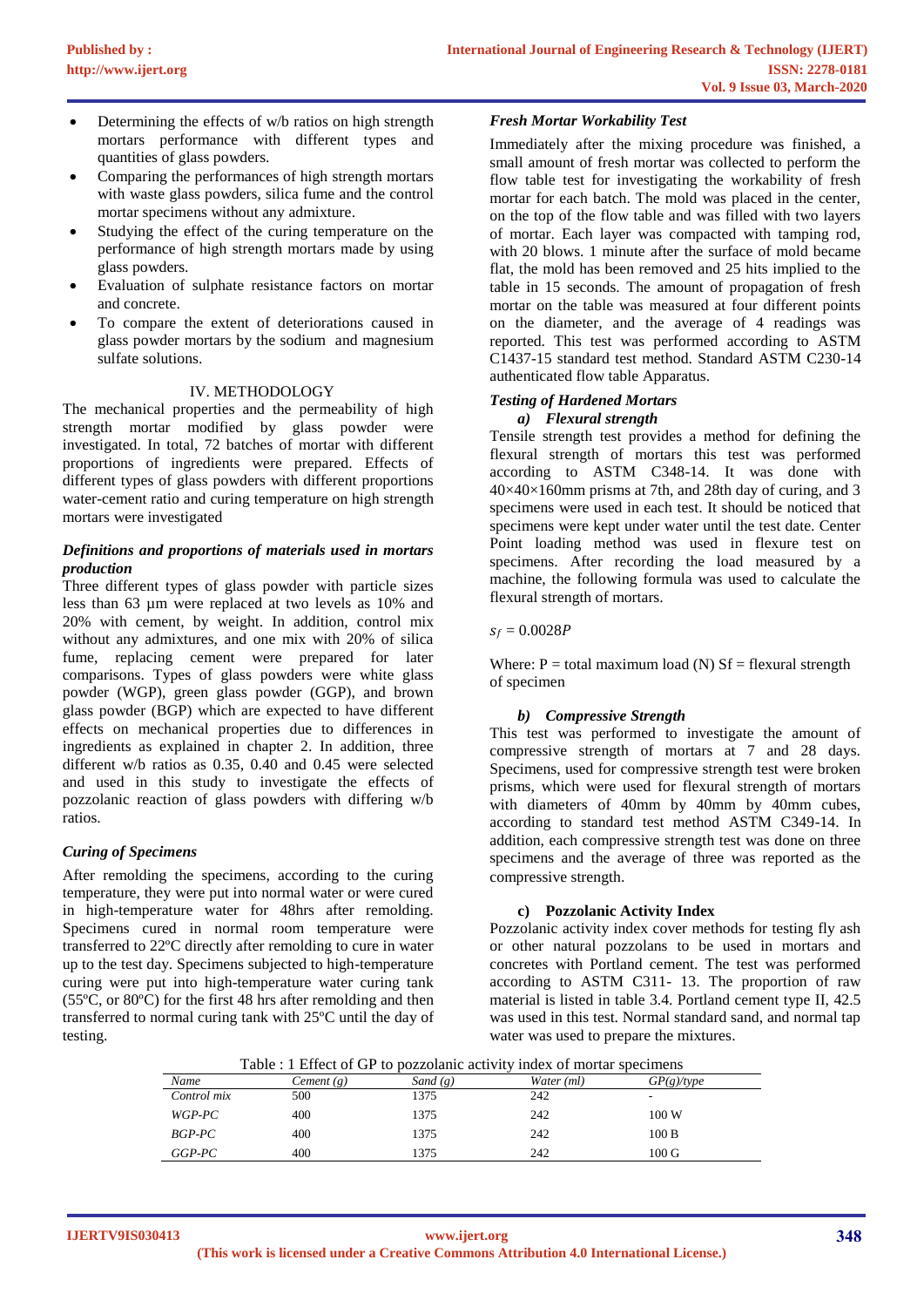After preparation of specimens, according to ASTM C618, compressive strength of control and test specimens were tested at 28th day of curing under water with normal temperature, and then compared together as below

strength activity index with Portland cement =  $\frac{A}{R}$  $\frac{A}{B}$   $\times$ 100

Where;

A: compressive strength of test mixtures, MPa

B: compressive strength of control mixture, MPa

#### *d) Rapid Chloride Permeability Test*

This test was performed to evaluate the effect of SF and BGP on resistance of mortar toward chloride ion penetration and the procedures satisfied the standard ASTM C1201. Rapid chloride permeability test was performed on the 56th day of curing of cylindrical specimens and was applied on 6 samples. This test includes observing total electrical current passing through 50-mm pieces of cores, or cylinders with nominal diameter of 100 mm during a period of 6hours. A potential variation of 60 V dc is provided at each end of the slices, with one end submerged in a solution of sodium chloride, and the other in a sodium hydroxide liquid After finishing each test, total charge passed from each sample is measured and compared with each other Resistance to Sulphate Attack Review of world practice shows that there are two current standards in operation; in the order in which they were developed they came from the American Society for Testing and Materials (ASTM) (Ref 7) followed in 1996 by Standards Australia (Ref 8). It must be noted immediately that both these tests relate to mortar and not concrete and therefore focus on the binder system. While the basic concepts of the two test methods are similar there are some differences. For

example, while they are both expansion assessment tests, the sample configurations, sand types, mortar mix designs, and curing regimes are different, as are the performance assessment criteria. The overall objective with these tests is to assess the relative sulphate resistance of various binder options from traditional (basically low C3A content) sulphate resistant cements, to the various blended cements which are now found to have excellent properties in this particular aspect of concrete technology. At this point in time the Australian test is being widely used in rating various binder options although as provided for in the Preface to the test method some refinements of the procedure may be agreed after its first two years of operation. At the present time the key issue seems to be the duration of the test (presently 16 weeks), the permeability of the mortar, and the degree to which a longer test will make it easier to differentiate the binder options

### V RESULTS AND DISCUSSION

#### *1. Effect of GP Type (Color) and Quantity on Workability of High Strength Mortars (HSM)*

Effect of silica fume and glass powder on the workability of mortars at different w/b ratios were investigated and results were illustrated in Fig 4.1. As results depicted, replacement of silica fume decreased the workability of fresh mortar, however glass powder increased it. In addition, comparisons revealed that the type of glass powder has no effect on the workability, while the amount of glass powder replaced is efficient; increased workability of mortars by replacing the glass powder is because of its particle surface. The surface of glass powder particles is smoother than cement particles so less water is required to cover the whole surface of glass particles. As replacement of GP increases, free water in fresh mortar increases consequently and it leads to higher workability



Figure 1: Effect of Different Colors and Quantities of GPs on Workability Relative to Control and SF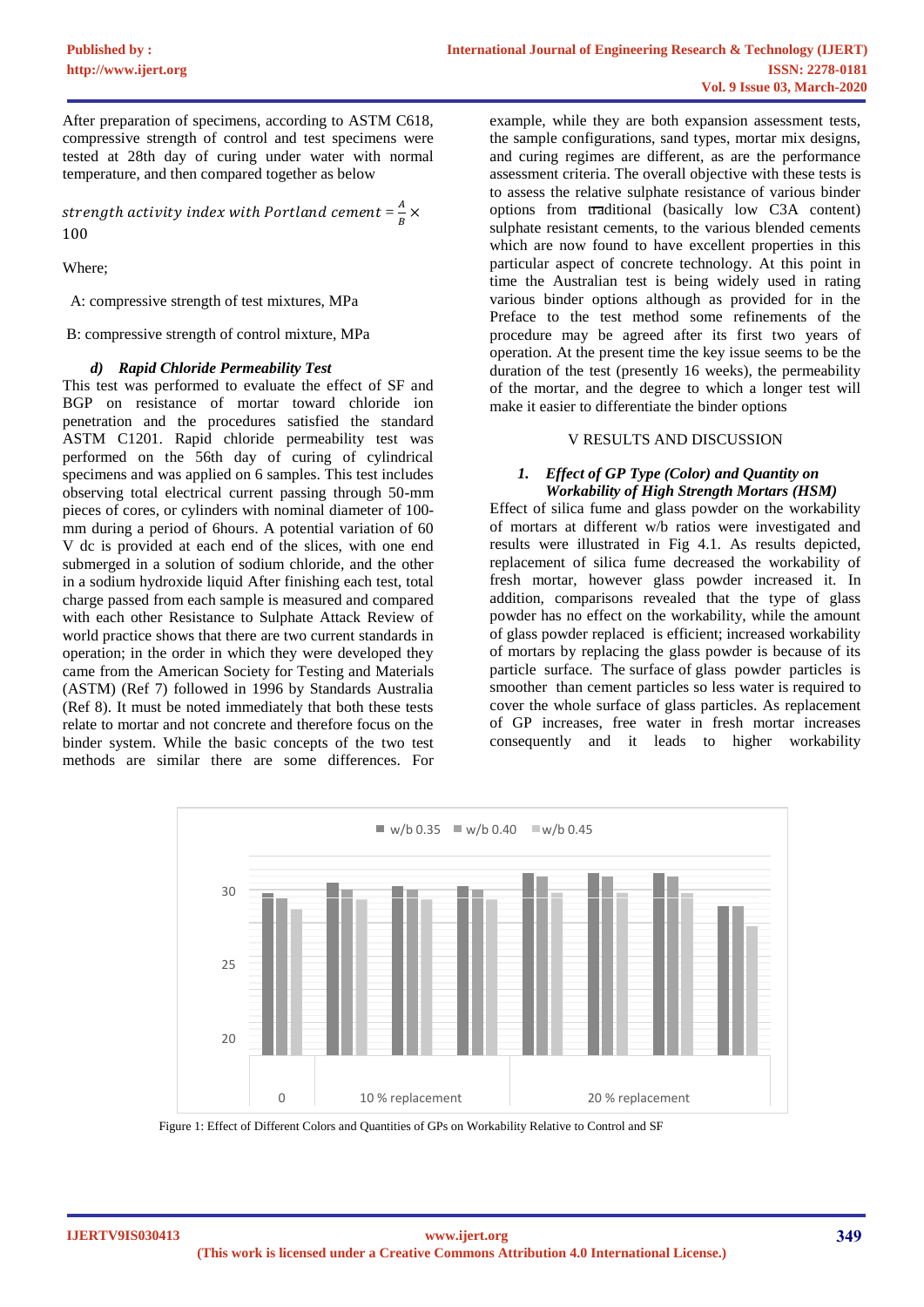### *2. Effect of GP Type and Quantity, w/b Ratio, and Curing Temperature on Compressive Strength of HSM*

The following charts illustrate the compressive strength of mortars prepared at different w/b ratios and different temperatures. The compressive strength of samples prepared in each condition is compared together and with

control mix to evaluate the effect of glass powder in different situations.

As it has been shown in Fig 1, at standard temperature and w/b of 0.35, mortars that modified with different types of glass powder expressed

lower compressive strength at the early age, comparing to control mi



Figure 2: Effect of Different Colors and Quantities of GPs on 7 and 28 Days Compressive Strengths for w/b 0.35 and 22°C Curing Temperature



Figure 3 : Effect of Different Colors and Quantities of GPs on 7 and 28 Days Compressive Strengths for w/b 0.40 under 22°C Curing Temperature.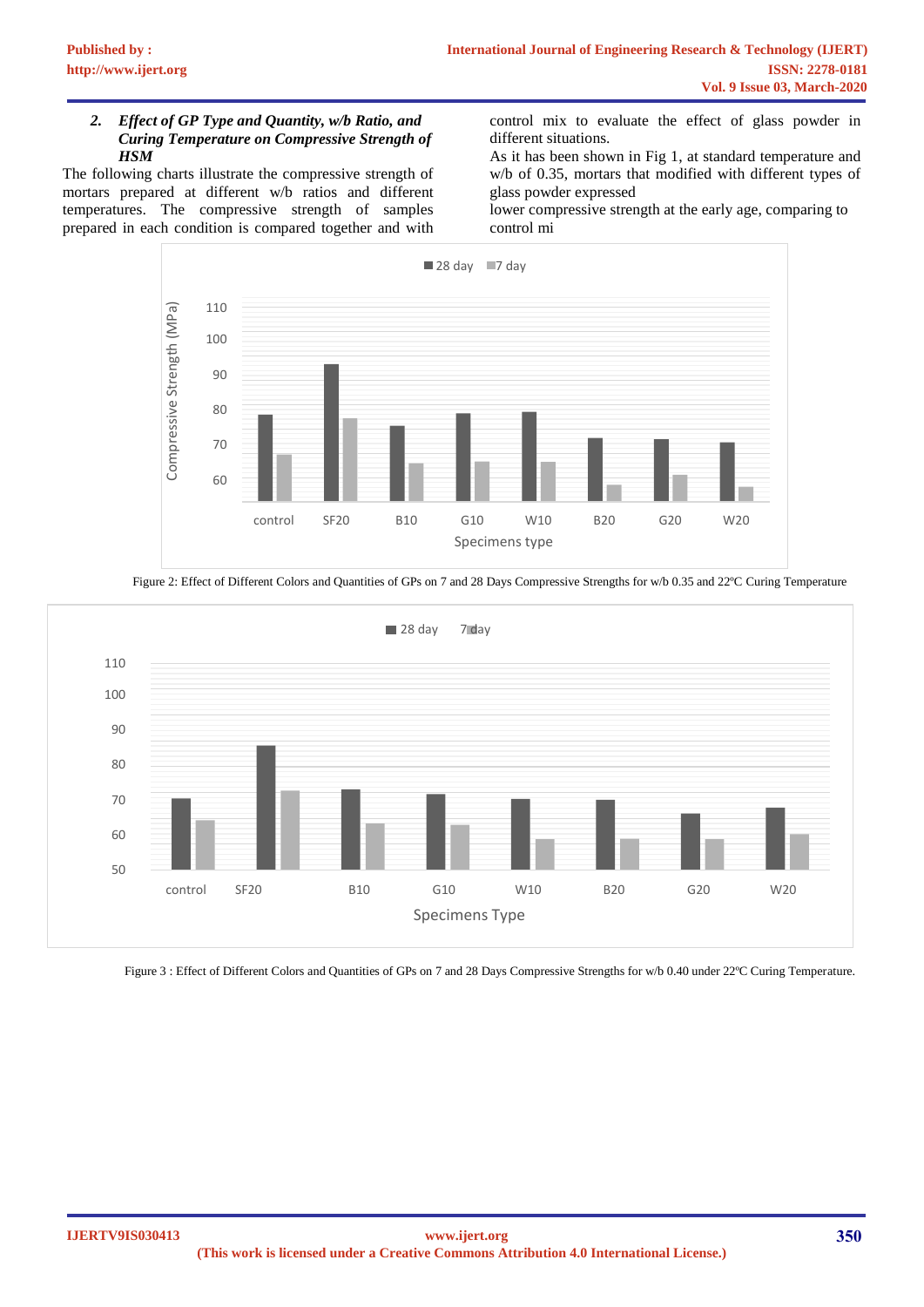

At early ages, in figure 3 the compressive strength of all mortars except SF20 was lower than control, while the compressive strength of B10, G10 and W10 become slightly higher. In conclusion, the replacement of glass powders decreased the rate of hydration at normal curing temperature.

As it is illustrated in Fig 4, the compressive strength is almost the same for control mix and other mixtures, which are modified by GP at curing temperature of 55ºC in early ages. However, W10 showed slightly higher compressive strength, but the rest of mortars modified with glass powder depicted lower amount in compressive strength at later ages. It can be seen that, SF20 did not obtain higher compressive strength after the 7th day.



Figure 5 : Effect of Different Colors and Quantities of GPs on 7 and 28 Days Compressive Strengths for w/b 0.40 under 80°C Curing Temperature.

The comparison between all specimens that prepared at w/b of 0.40 and different curing temperatures showed that, early compressive strength of control mixture decreases as

the temperature increases to 55ºC then increases when the temperature raises again to 80ºC. This process is valid for SF20, B10, G10, G20, and W20. But the Compressive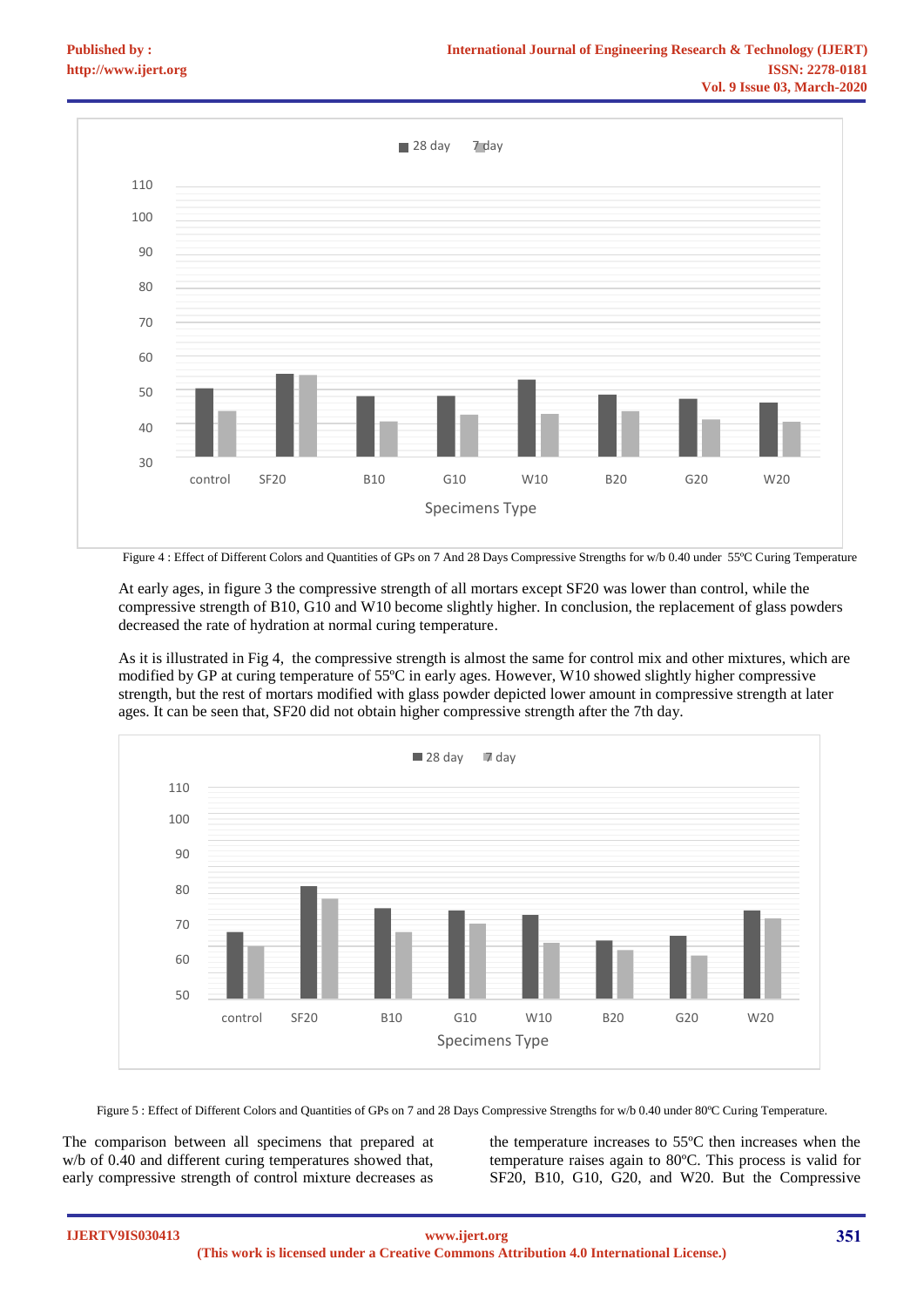strength of B20 and W10 increased as the temperature increased without any drop at 55ºC as it is illustrated in Fig 4.10. In this range, the increase in rate of compressive strength related to samples modified with glass powder due to elevated temperatures was more than control mixes**.** 

# *3. Rapid Chloride Permeability*

Rapid chloride permeability test is performed on brown glass powder at different proportions, normal curing condition and fixed w/b ratio of 0.45. Results of RCPT showed that, the resistance of mortars modified with GP toward ionic penetration is increased as the amount of GP increased up to 10% and it is compared with control mix which is enlisted in table 4.1. However increasing the amount of GP from 10% to 20% decreased the resistance of mortar against chloride ions penetration. Generally, more amount of glass powder benefits the resistance of mortars toward ionic penetration. The reason can be found in glass powder particles size, which is smaller than cement particles and fills empty voids. With respect to pozzolanic reactivity of glass powder, the production of C-S-H components in the paste of mortar increased which filled empty voids due to expansion nature of C-S-H within production and decreased the permeability of mortars. It should be noted that, the amount of coulombs passed from SF20 was the lowest among the rest samples.

### *4. Pozzolanic Activity Index of Glass Powders*

According to ASTM standard tests, pozzolanic /strength activity index of all glass powders and silica fume is investigated in this study to see whether all three types of GP are approved or not. The strength activity index of all samples compared and results are shown in Fig 4.50. Obviously, the strength activity of silica fume was higher than control mix and all other specimens. On the other hand, activity index of GPs was lower than control mix as they gained the minimum amount of activity index of 75%, however all three samples are acceptable by ASTM standard. Comparison among all three samples that containing glass powder indicated that, the GGP and BGP exhibited highest and lowest strength activity index respectively.



### VI. CONCLUSION AND FUTURE SCOPE

- 1. Replacement of all types (colors) of glass powder, with quantities varying from 10% to 20% increased the workability. On the other hand, both the control and SF specimens showed lower workability than the glass powder ones. Silica fumes achieving the lowest workability.
- 2. Pozzolanic reactivity of glass powder increases with increase in curing temperature and decreases with increase in w/b ratio.
- 3. The lower the w/b ratio and the higher the curing temperature, the higher is the 7th day and 28th day compressive strength. This condition is more obvious at 28 days compressive strength.
- 4. The pozzolanic reactivity of all modified mortars with SF and GPs increased as the curing temperature increased.
- 5. Raisin the temperature increased the rate of hydration and accelerates the pozzolanic reaction of SF and GP pozzolans.
- 6. The value of young's modulus of mortars modified with all types and quantities of glass powders is close to the values of the control under 22 ºC but lower than control at 55 ºC curing temperature.
- 7. Strength Activity index of GPs was lower than control mix. However all three samples are acceptable by ASTM standard as they gained the minimum amount of activity index of 75%. In addition, comparison between all three samples that contained glass powder indicated that, the GGP and BGP exhibited highest and lowest strength activity index respectively.
- 8. The resistance of mortars modified with GP towards ionic penetration is increased when 10% of GP is used (comparing with control mix). However increasing the amount of GP from 10% to 20% decreased the resistance of mortar against chloride ions penetration.

### VII. RECOMMENDATIONS

- 1. Further experiments by using different quantities of glass powder could be examined with different w/b ratios for normal and low strength mortars.
- 2. Effects of glass powders could be examined for

#### VIII. REFERENCES

- [1] Aboshama, A. A. (2016). Utilization of waste glass powder in the production of cement and concrete. Construction and Building Materials, 124, 866–877.
- [2] Miguel Ángel Sanjuán, C. A. (2015). Effect of silica fume fineness on the improvement of Portland cement strength performance. Construction and Building Materials, 96, 55-64.
- [3] Ismail Ansari, S. S. (2015). Utilization Of Glass Powder As A Partial Replacement Of Cement And Its Effect On Concrete Strength. IRF International Conference, 1-5.
- [4] Jos Olivier, G. J.-M. (2015). Trends in global CO2 emissions. Den Haag: PBL Publishers.
- [5] Kumarappan, N. (2013). Partial replacement cement in concrete using waste glass Eng. Res. Technol, 10(2), 34-41.